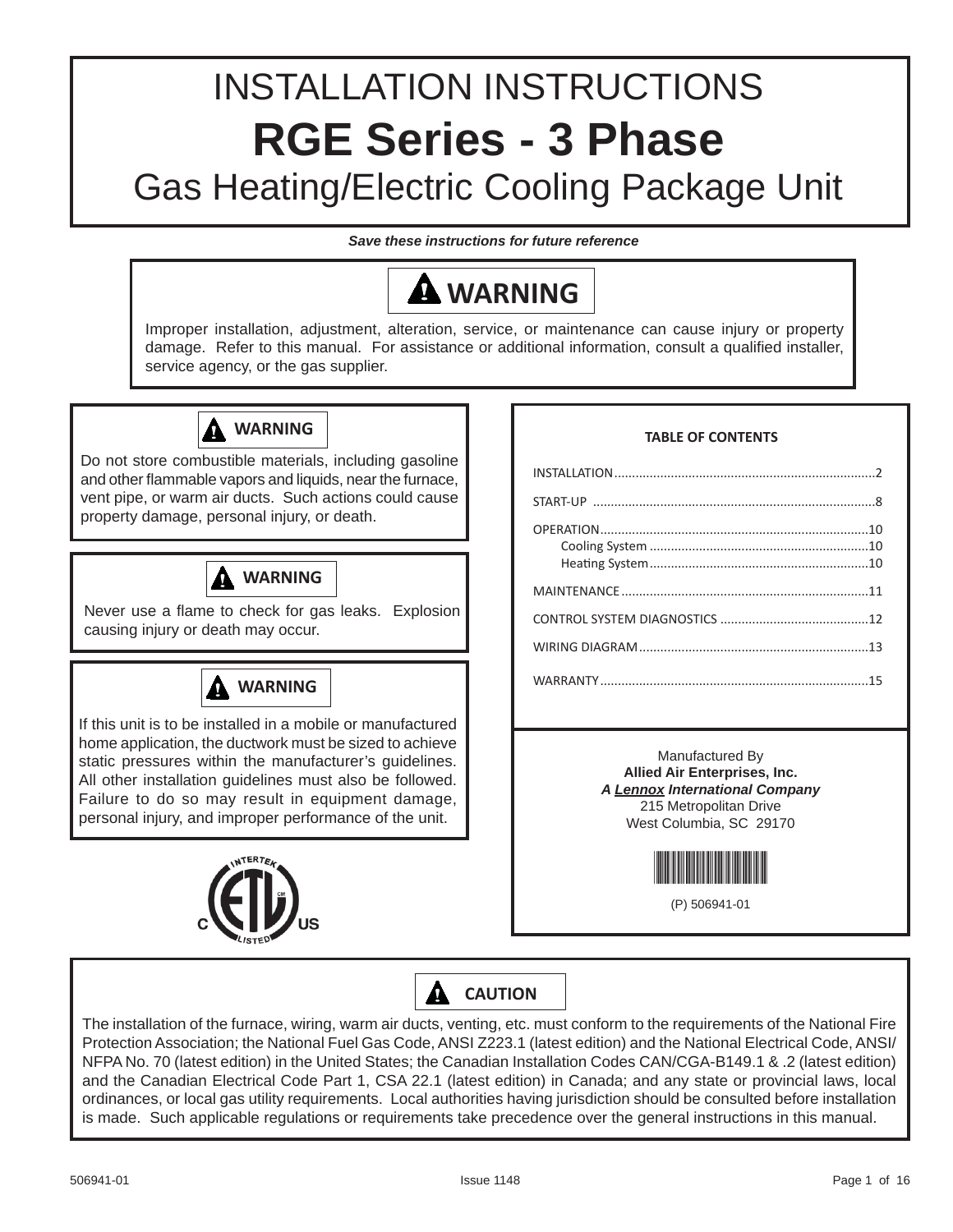#### **INSTALLATION**

**T**hese instructions must be kept with this unit in a conspicuous place.

These units are single package air conditioners with gas heat designed for outdoor installation on a rooftop or a slab.

The units are completely assembled. All piping, refrigerant charge, and electrical wiring are factory installed and tested. The units require only electric power, gas piping, condensate drain, and duct connections, plus installation of the vent cover at the point of installation.

If components are to be added to a unit to meet local codes, they are to be installed at the dealer's and/or customer's expense.

The size of unit for the proposed installation should be based on heat loss/heat gain calculation made according to the methods of Air Conditioning Contractors of America (ACCA). See Table 1 for filter information and application limitations.

#### **These installation instructions are intended as a general guide only, for use by an experienced, qualified contractor.**



#### **In the State of Massachusetts:**

This product must be installed by a licensed Plumber or Gas Fitter. When flexible connectors are used, the maximum length shall not exceed 36". When lever-type gas shutoffs are used, they shall be T-handle type.

These units are certified by E.T.L. Testing Laboratories, Inc.:

- For use as a forced air furnace with cooling unit.
- For outdoor installation only.
- For installation on combustible material.
- For use with natural gas or LP/propane gas. (Conversion kit required for propane gas application.)

#### **These units are not suitable for use with conventional venting systems.**

#### **Inspection**

As soon as the unit is received, it should be inspected for possible damage during transit. If damage is evident, the extent of the damage should be noted on the carrier's freight bill. A separate request for inspection by the carrier's agent should be made in writing.

#### **Location**

Use the following guidelines to select a suitable location for these units.

- 1. Unit is designed for outdoor installation only. Unit must be installed so all electrical components are protected from water.
- 2. Condenser coils must have an unlimited supply of air.
- 3. For ground level installation, use a level prefabricated pad or use a level concrete slab. Do not tie the slab to the building foundation.
- 4. Maintain level within a tolerance of 1/4" maximum across the entire length or width of the unit.
- 5. Do not locate the unit where the combustion air supply will be exposed to any of the following substances:
	- Permanent wave solutions
	- Chlorinated waxes and cleaners
	- Chlorine-based swimming pool chemicals
	- Water softening chemicals
	- Deicing salts or chemicals
	- Carbon tetrachloride
	- Halogen-type refrigerants
	- Cleaning solvents (such as perchloroethylene)
	- Printing inks, paint removers, varnishes, etc.
	- Cements and glues
	- Antistatic fabric softeners for clothes dryers
	- Masonry acid washing materials
	- Chlorinated laundry products
	- Hydrochloric acid



Before lifting a unit, make sure that the weight is distributed equally on the cables so that it will lift evenly.

Exercise care when moving the unit. Do not remove any packaging until the unit is near the place of installation. Spreaders whose length exceed the largest dimension across the unit **must be used across the top of the unit.**

Units may also be moved or lifted with a forklift while still in the factory supplied packaging. **The lengths of the forks of the forklift must be a minimum of 42".**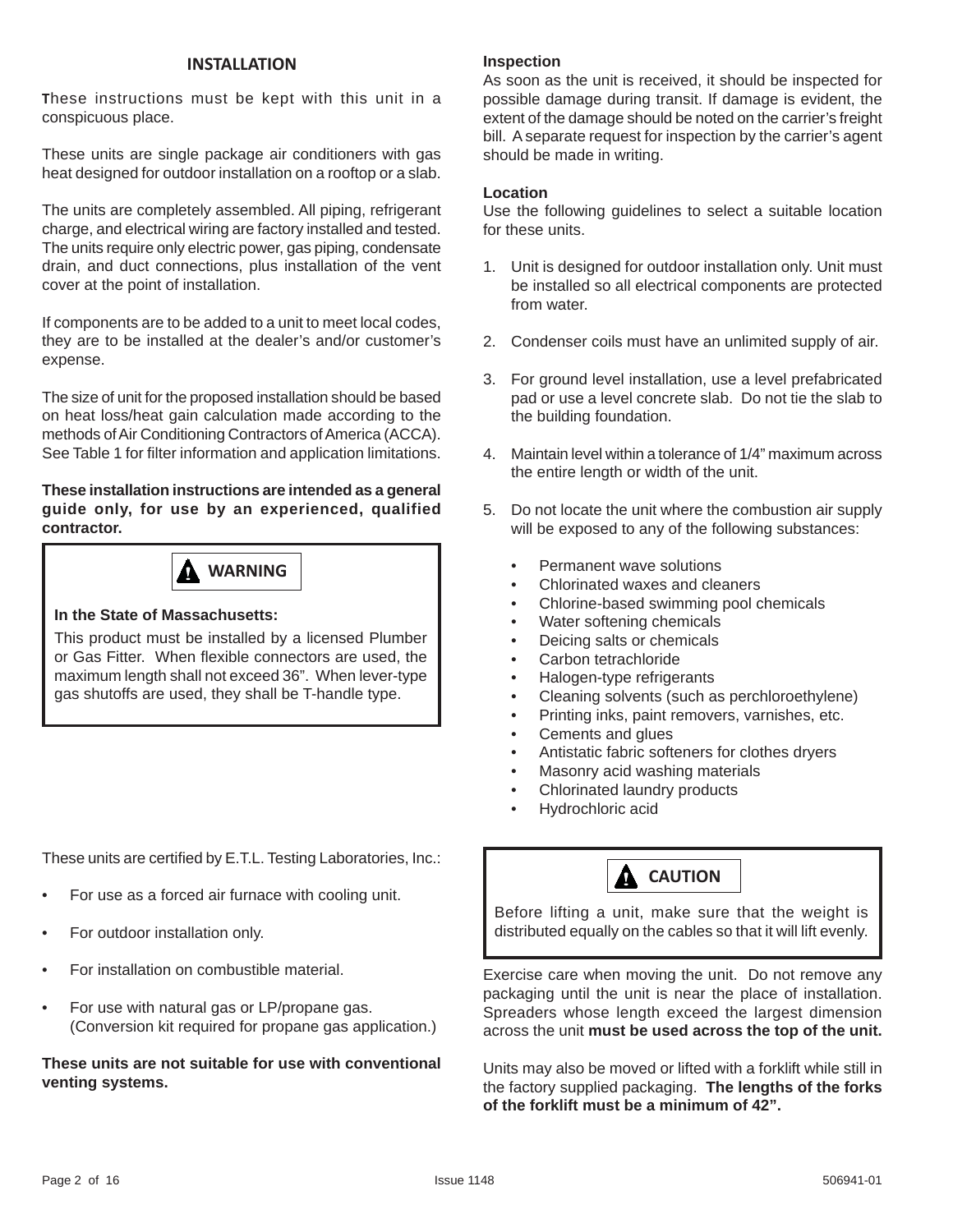#### **Roof Curb Installation**

If a roof curb is used, follow the manufacturer's Installation Instructions and be sure that all required clearances are observed (see Clearances section on this page).

This unit is shipped with four (4) corner brackets in place on the underside of the unit (see Figure 1). **All four (4) brackets must be removed before unit is installed onto roof curb assembly.**

To avoid interference with roof curb remove the outer most screw attaching the outdoor coil filler panel to the unit base, and caulk the open hole.



**Figure 1**

#### **Clearances**

All units require certain clearances for proper operation and service.

- Refer to Figure 2 standard installation clearances for servicing, and proper unit operation.
- Refer to Figure 3 for the clearances required for combustible contstruction.

**Do not permit overhanging structures or shrubs to obstruct condenser air discharge outlet, combustion air inlet, or vent outlet.**

In the U.S.A., units may be installed on combustible floors made from wood or class A, B, or C roof covering material. In Canada, units may be installed on combustible floors. *Units must be installed outdoors.*

#### **Service Access**

Access to all serviceable components is provided by four (4) removable panels: blower compartment, evoporator coil/filter compartment, burner compartment, and main control box.

#### **Combustion Discharge**

The vent outlet must be installed in a location as to prevent building degradation and must be consistent with the National Fuel Gas Code, Z223.1 or CAN/CGA-B149.1 & .2.



**Figure 2**





The products of combustion are discharged through a screened opening on the gas heat side panel. The horizontal vent system shall terminate at least 4' (ft.) below, 4' (ft.) horizontally from, or 1' (ft.) above any door, window, or gravity air inlet into the building. The vent system shall terminate at least 3' (ft.) above any forced air inlet located within 10' (ft.).

The unit shall be installed in a manner such that snow accumulation will **NOT** restrict the flow of flue products.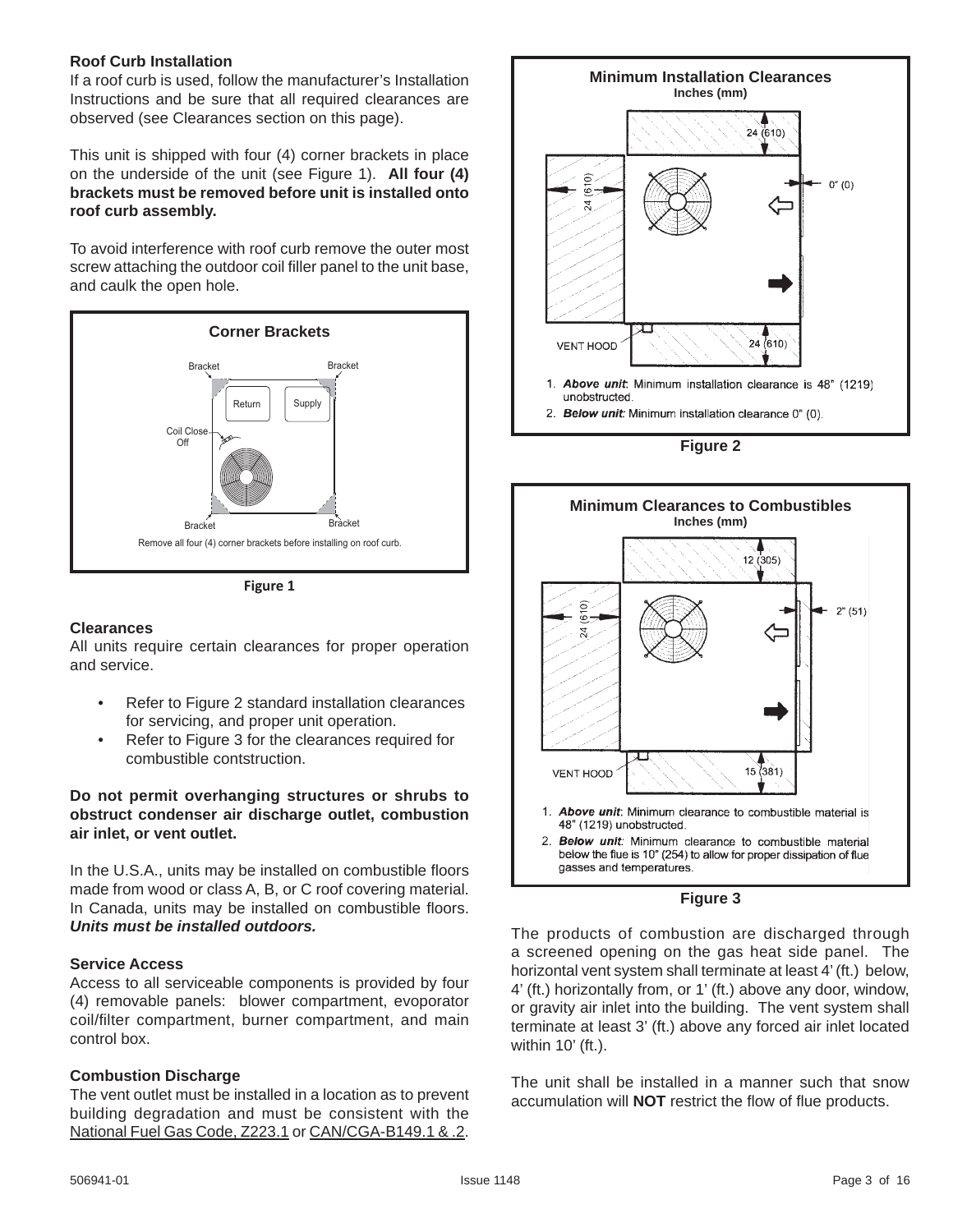Minimum horizontal clearance of 4' (ft.) from electric meters, gas meters, regulator, and relief equipment is required.

In addition to the above requirements, consideration must be given to prevent unwanted ice buildup from the vent condensate. The vent should not be located on the side of a building where the prevailing winter winds could trap the moisture, causing it to freeze on the walls or on overhangs (under eaves). The vent location should not discharge over a sidewalk, patio, or other walkway where the condensate could cause the surface to become slippery.

#### **The products of combustion must not be allowed to accumulate within a confi ned space and recirculate.**

#### **Vent Cover**

For shipping purposes, the unit is shipped with the vent cover packaged in the unit supply air compartment. Retrieve the vent cover from the supply air compartment.

To attach the vent cover to the unit:

- 1. Locate the vent screen. It is packed in the plastic bag that contains these Installation Instructions.
- 2. Remove the two screws that will be used to attach the screen to the unit (see Figure 4).
- 3. Center the screen over the hole and re-insert the screws removed in Step 2.
- 4. Remove the 4 screws that will be used to attach the vent cover (see Figure 4). Install the vent cover using these screws. A properly installed vent cover will not extend above the top of the unit.



**Figure 4**

**NOTE:** *If a gas furnace that's connected to a common venting system is being removed when this package unit is installed, then read and follow the instructions in the "Removal of Unit from Common Venting System" section that follows. Otherwise, you may skip this section.*

#### **Removal of Unit from Common Venting System**

When an existing furnace is removed from a common venting system serving other appliances, the venting system is likely to be too large to properly vent the remaining attached appliances. The following test should be conducted with each appliance while the other appliances connected to the common venting system are not in operation.

- 1. Seal any unused openings in the common venting system.
- 2. Visually inspect the venting system for proper size and horizontal pitch and determine there is no blockage or restriction, leakage, corrosion, or other deficiencies which could cause an unsafe condition.
- 3. Insofar as is practical, close all building doors and windows between the space in which the appliances remaining connected to the common venting system are located and other spaces in the building. Turn on clothes dryers and any appliance not connected to the common venting system. Turn on exhaust fans, such as range hoods and bathroom exhausts, so they will operate at maximum speed. Do not operate a summer exhaust fan. Close fireplace dampers.
- 4. Following the lighting instructions, place the unit being inspected in operation. Adjust the thermostat so the appliance will operate continuously.
- 5. Test for spillage at the draft control relief opening after 5 minutes of main burner operation. Use the flame of a match or candle.
- 6. Follow the preceding steps for each appliance connected to the common venting system.
- 7. After it has been determined that each appliance remaining connected to the common venting system properly vents when tested as outlined above, return doors, windows, exhaust fans, fireplace dampers, and any other fuel burning appliance to their previous condition of use.
- 8. If improper venting is observed during any of the above tests, the common venting system must be corrected. See National Fuel Gas Code, ANSI Z223.1 (latest edition) or CAN/CGA B149.1 & .2 Canadian Installation Codes to correct improper operation of common venting system.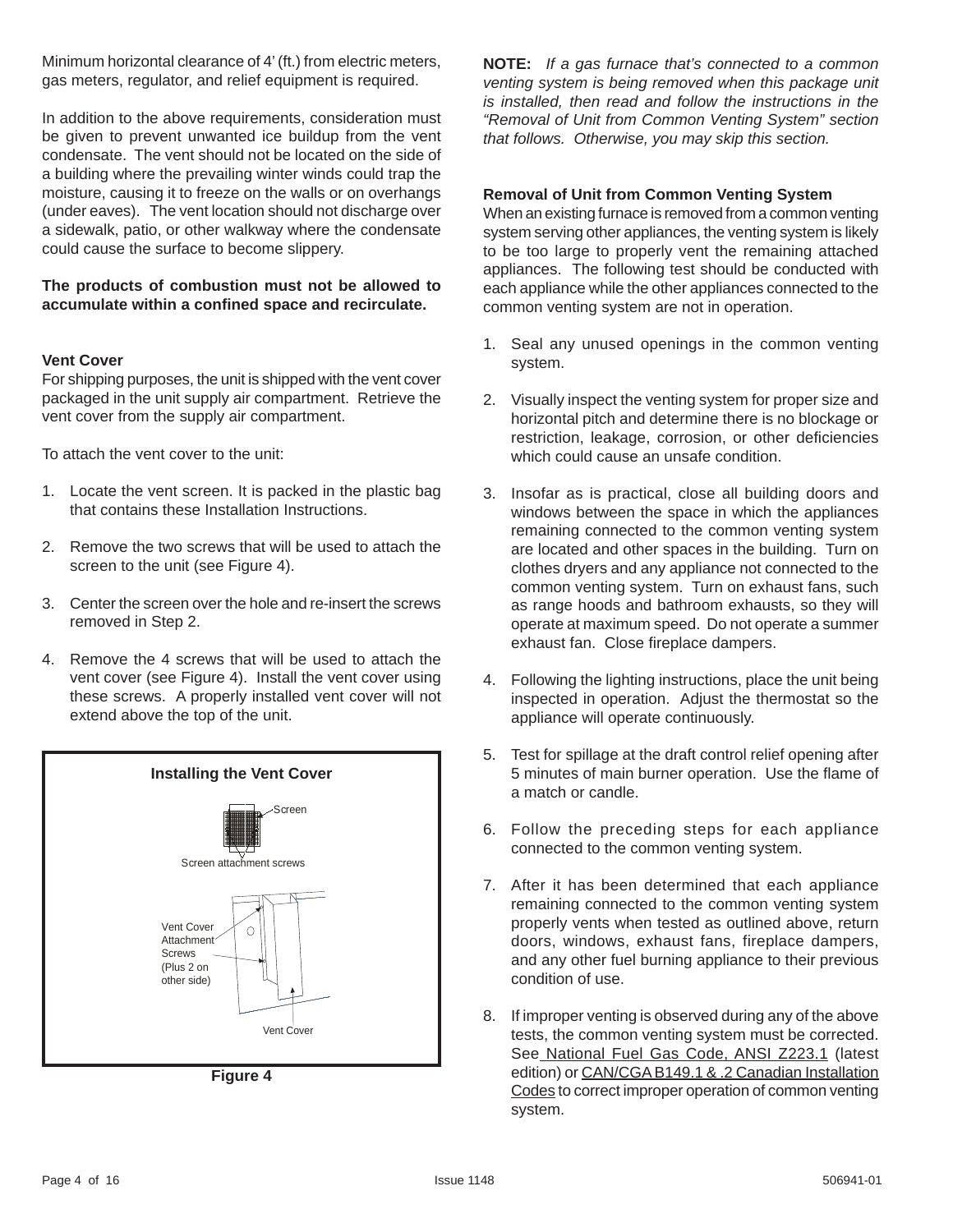#### **Ductwork**

Ductwork should be designed and sized according to the methods in Manual Q of the Air Conditioning Contractors of America (ACCA).

A closed return duct system shall be used. This shall not preclude use of economizers or outdoor fresh air intake. It is recommended that supply and return duct connections at the unit be made with flexible joints.

The supply and return air duct systems should be designed for the CFM and static requirements of the job. **They should not be sized by matching the dimensions of the duct connections on the unit.**

#### **Filters**

Filters are not supplied with the unit. Filters must always be installed ahead of the evaporator coil and must be kept clean or replaced. Dirty filters will reduce the airflow of the unit. Filters should be sized in accordance with Table 1.

This unit is equipped with an internal filter clip which is located in the indoor coil compartment attached to the side of the unit drain pan.



When fastening ductwork to the side duct flanges on unit, insert screws through duct flanges only. Do not insert screws through the casing. Outdoor ductwork must be insulated and waterproofed.

#### **Condensate Drain**

This package unit is equipped with a 3/4" (in.) FPT coupling for condensate line connection. Plumbing must conform to local codes. Use a sealing compound on male pipe threads.

**The condensate drain line must be properly trapped and routed to a suitable drain.** See Figure 5 for proper drain arrangement. The drain line must pitch to an open drain or pump to prevent clogging of the line. Seal around the drain connection with suitable material to prevent air leakage into the return air system.

# **Minimum Required Surface Area for Disposable Filters**

| Filter Area                 |
|-----------------------------|
| 600 Square Inches           |
| 800 Square Inches           |
| 900 Square Inches           |
|                             |
| <b>Internal Filter Size</b> |
| 28" X 25"                   |
| $30'' \times 30''$          |
|                             |

**Table 1**

#### **Gas Piping**

Proper sizing of a gas piping depends on the cubic feet per hour of gas flow required, specific gravity of the gas, and length of run. National Fuel Gas Code Z223.1 latest edition should be followed in all cases unless superseded by local codes or gas company requirements. In Canada, refer to CAN/CGA B.149.1 & .2 (latest edition).

The heating value of the gas may differ with locality. The value should be checked with the local gas utility. For temperature rise of unit, see unit rating plate.



**Figure 5**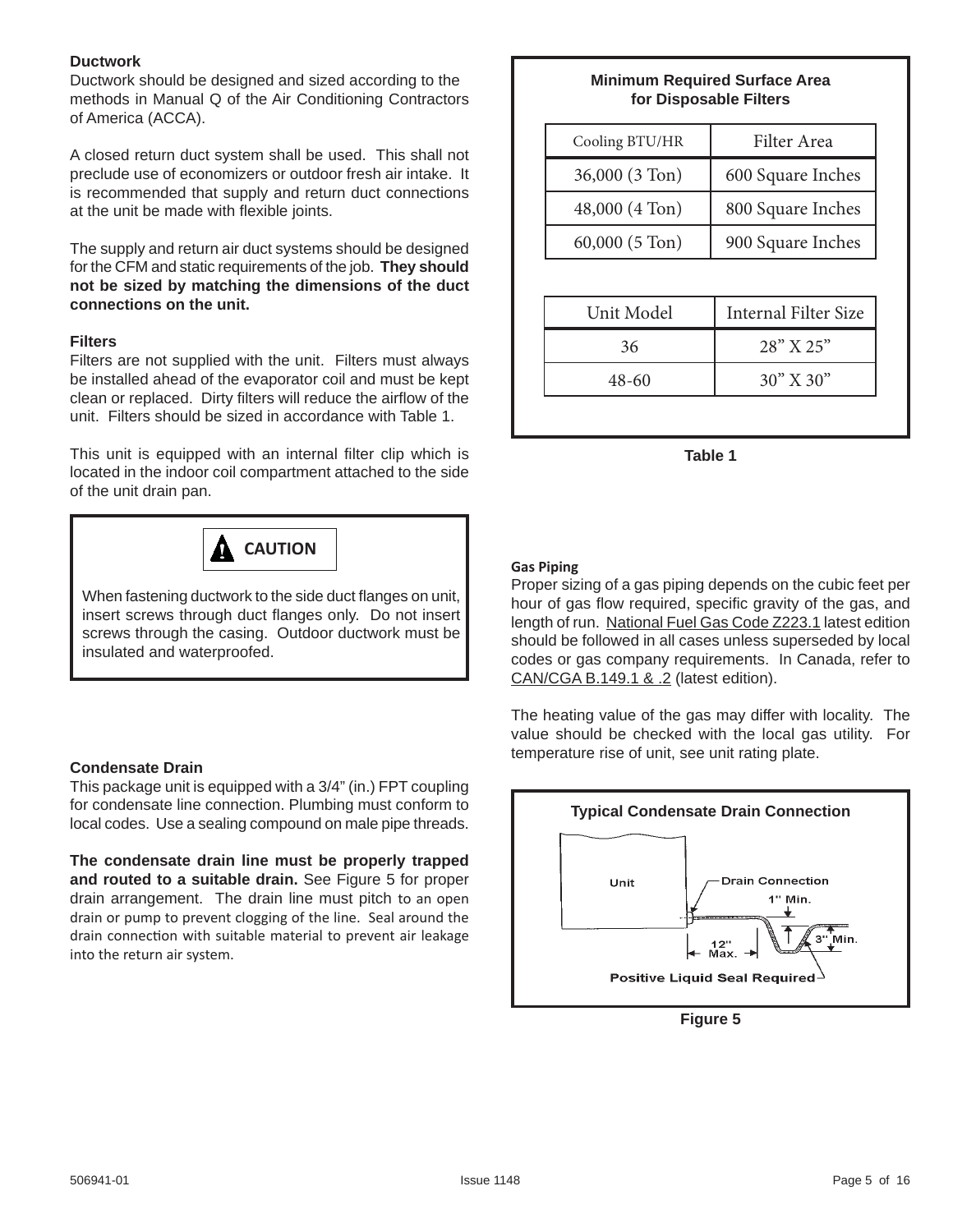#### *Gas piping recommendations:*

- A drip leg and a ground joint union must be installed in the gas piping. A ground joint union is recommended by the manifold/valve.
- When required by local codes, a manual shutoff valve may have to be installed outside of the unit.
- Use pipe thread sealing compound resistant to propane gas sparingly on male threads.
- The gas supply should be a separate line and installed in accordance with all safety codes listed on page 1. After the gas connections have been completed, open the main shutoff valve admitting normal gas pressure to the mains. Check all joints for leaks with soapy solution or other material suitable for the purpose.



Never use a flame to check for gas leaks. Explosion causing injury or death may occur.

- The furnace and its individual manual shutoff valve must be disconnected from the gas supply piping system during any pressure testing of that system at test pressures in excess of 1/2 PSIG (3.48 kPa).
- A 1/8" N.P.T. plugged tapping, accessible for test gauge connections, must be installed immediately upstream of the gas supply connection to the furnace.

#### **Gas Connection**

The gas supply line should be routed through the grommet on the side of the unit.



The furnace must be isolated from the gas supply piping system by closing the individual manual shutoff valve during any pressure testing of gas supply piping system at test pressures equal to or less than 1/2 psig or 14" w.c. If the piping system is to be tested at pressures in excess of 1/2 psig, the furnace and its individual shutoff valve must be disconnected from the gas supply piping system.



**Figure 6**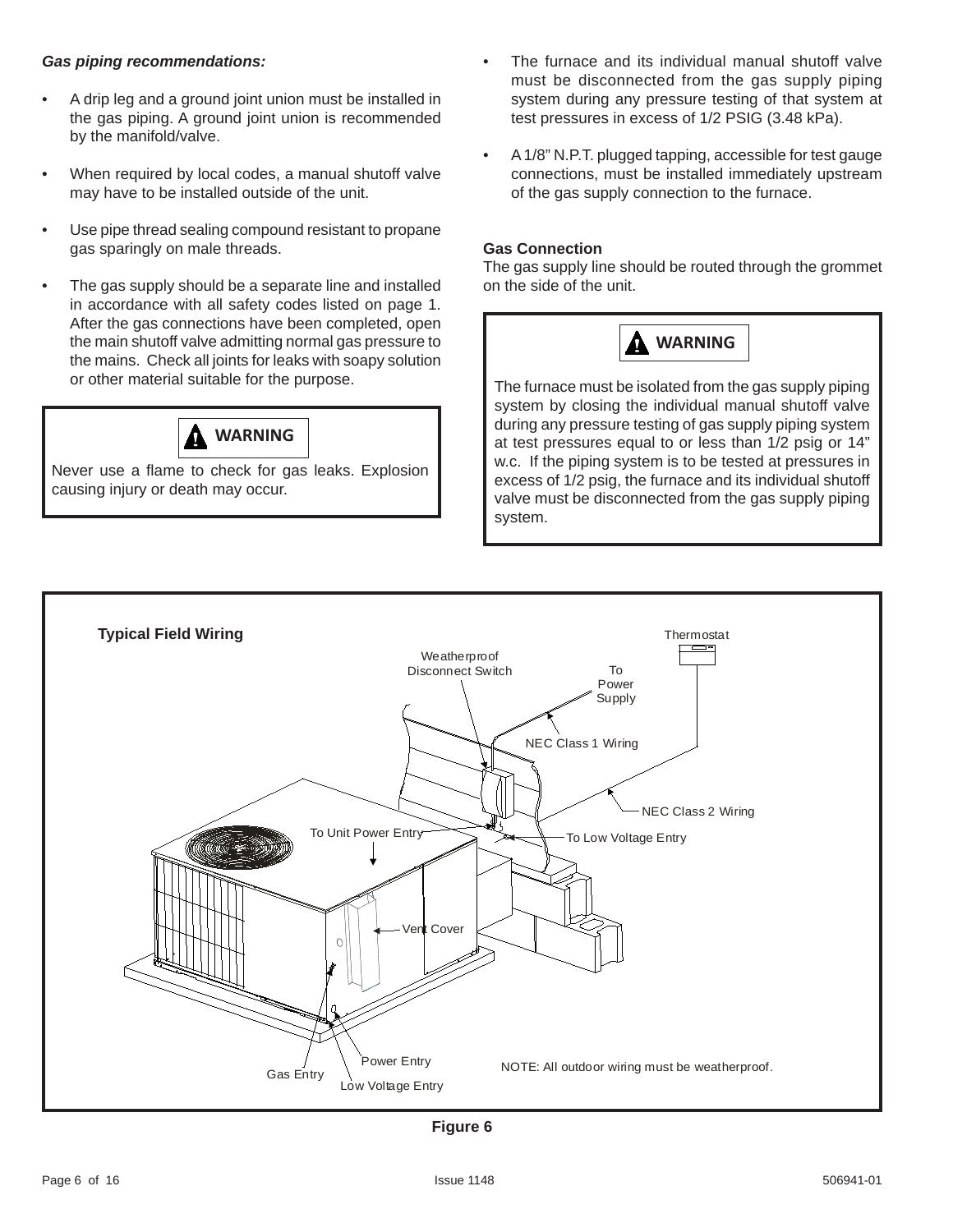#### **LPG/Propane Units, Tanks, and Piping**

Units are shipped equipped for natural gas, but can be converted to LPG/propane in the field by an approved licensed technician. If conversion is required, use the approved conversion kit.

When converting a low NO<sub>x</sub> unit (designated by an L in the model number) to propane, the NO<sub>x</sub> inserts must be **removed**. After removing the burners, remove the screw holding each insert and pull the insert from the combustion chamber. The screws **must be reinstalled** in the vest panel after the inserts are removed.

All LPG/propane gas equipment must conform to the safety standards of the National Fire Protection Association.

For satisfactory operation, LPG/propane gas pressure must be a minimum of 11" w.c. at the unit under full load.

Complete information regarding tank sizing for vaporization, recommended regulator settings, and pipe sizing is available from most regulator manufacturers and LPG/propane gas suppliers.

Check all connections for leaks when piping is completed, using a soapy solution. **Some soaps used for leak detection are corrosive to certain metals. Carefully rinse piping thoroughly after completing leak detection.**

#### **Electrical Wiring** *(See Figures 6 & 7)*

All wiring should be done in accordance with the National Electrical Code, ANSI/NFPA No. 70 (latest edition); Canadian Electrical Code Part 1, CSA C22.1 (latest edition); or local codes where they prevail. Use wiring with a temperature limitation of 75°C minimum. Run the 208 or 230 volt, 60 hertz electric power supply through a fused disconnect switch to the control box of the unit and connect as shown in the wiring diagram located on the inside of the control access panel.



**Figure 7**

Power supply to the unit must be N.E.C. Class 1, and must comply with all applicable codes. A fused disconnect switch should be field provided for the unit. The switch must be separate from all other circuits. If any of the wire supplied with the unit must be replaced, replacement wire must be of the type shown on the wiring diagram. Electrical wiring must be sized to carry minimum circuit ampacity marked on the unit. **Use copper conductors only.** Each unit must be wired with a separate branch circuit and be properly fused.



When connecting electrical power and control wiring to the unit, waterproof type connectors must be used so that water or moisture cannot be drawn into the unit during normal operation.

#### **Thermostat**

The room thermostat should be located on an inside wall where it will not be subject to drafts, sun exposure, or heat from electrical fixtures or appliances. Follow the manufacturer's instructions enclosed with thermostat for general installation procedure. Color-coded insulated wires (#18 AWG) should be used to connect the thermostat to the unit. For thermostat wire runs up to 60 feet (18 m), use 18 gauge wire. For 60 to 90 feet (18 to 27 m) runs, use 16 gauge wire.

Four wires are required for cooling. The heat anticipator setting is 0.75 amp.

#### **Compressor**

Units are shipped with compressor mountings factoryadjusted and ready for operation.



**Do not loosen compressor mounting bolts.**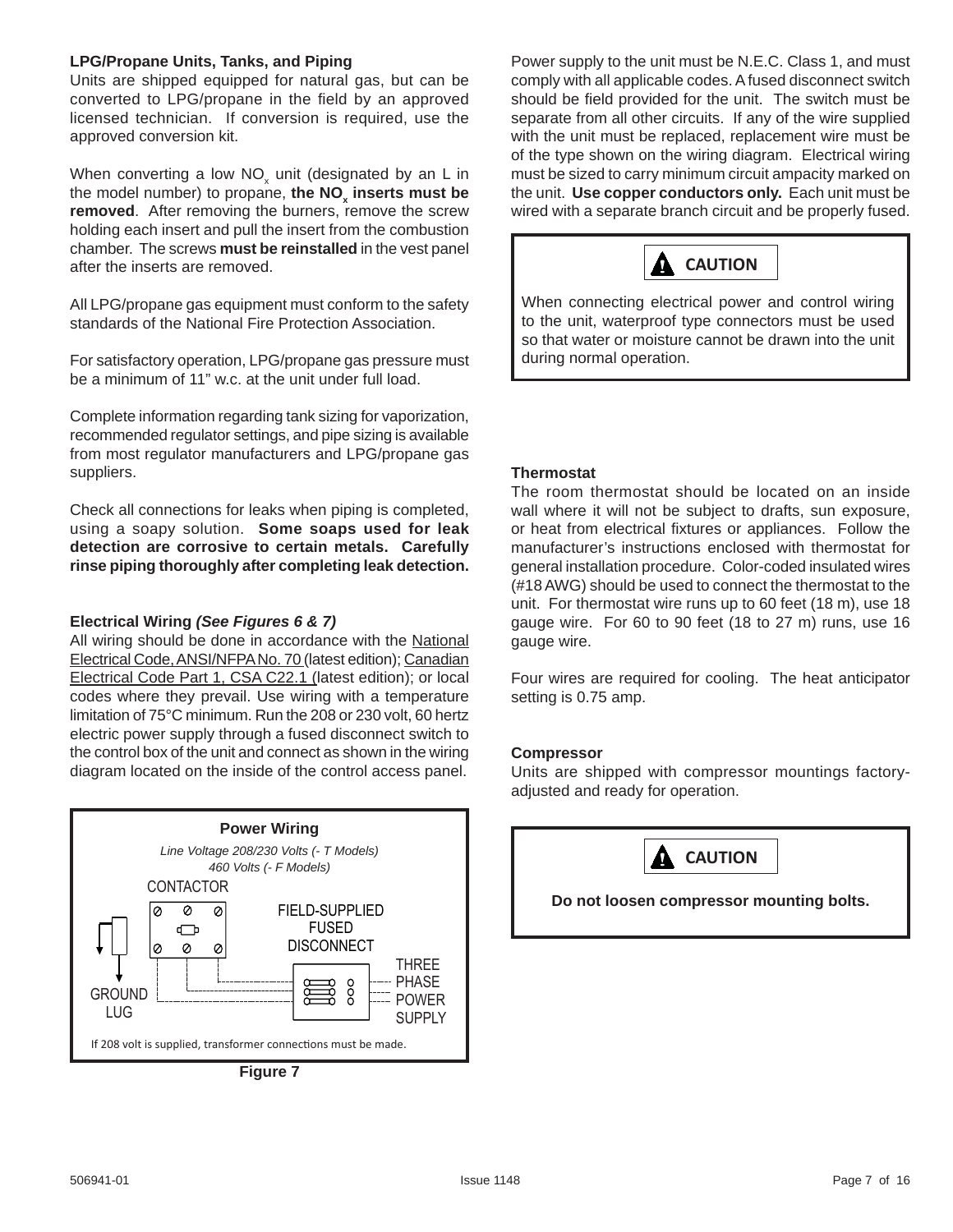# **For Your Safety Read Before Lighting**

# **CAUTION**

Furnace is equipped with a direct ignition control. Do not attempt to manually light the burners.

# **Pre-Start Check List**

Complete the following checks before starting the unit:

- 1. Check the type of gas being supplied. Be sure it is the same as listed on the unit nameplate.
- 2. Make sure that the vent cover has been properly installed.



**Figure 8**

# **To Light Main Burners:**

- 1. Turn off electrical power to unit.
- 2. Turn the thermostat to lowest setting.
- 3. Turn the gas valve knob to the "ON" position (see Figure 9).
- 4. Turn on electrical power to the unit.
- 5. Set the room thermostat to the desired temperature. (If the thermostat "set" temperature is above room temperature after the pre-purge time expires, main burners will light.)

# **To Shut Down Main Burners:**

- 1. Turn off electrical power to unit.
- 2. Turn the gas valve switch to the "OFF" position (see Figure 9).



**Figure 9**

# **Post-Start Check List**

After the entire control circuit has been energized and the heating section is operating, make the following checks:

- 1. Check for gas leaks, using soapy solution, in the unit piping as well as the supply piping.
- 2. Check for correct manifold gas pressures (see Manifold Gas Pressure Adjustment Regulator sections).
- 3. Check the supply gas pressure. It must be within the limits shown on the rating plate. Supply pressure should be checked with all gas appliances in the building at full fire. At no time should the standby gas pressure exceed 13" w.c., nor the operation pressure drop below 5" w.c. for natural gas units or 11" w.c. for propane gas. If gas pressure is outside these limits, contact the gas supplier for corrective action.
- 4. Adjust temperature rise to be within the range specified on the rating plate.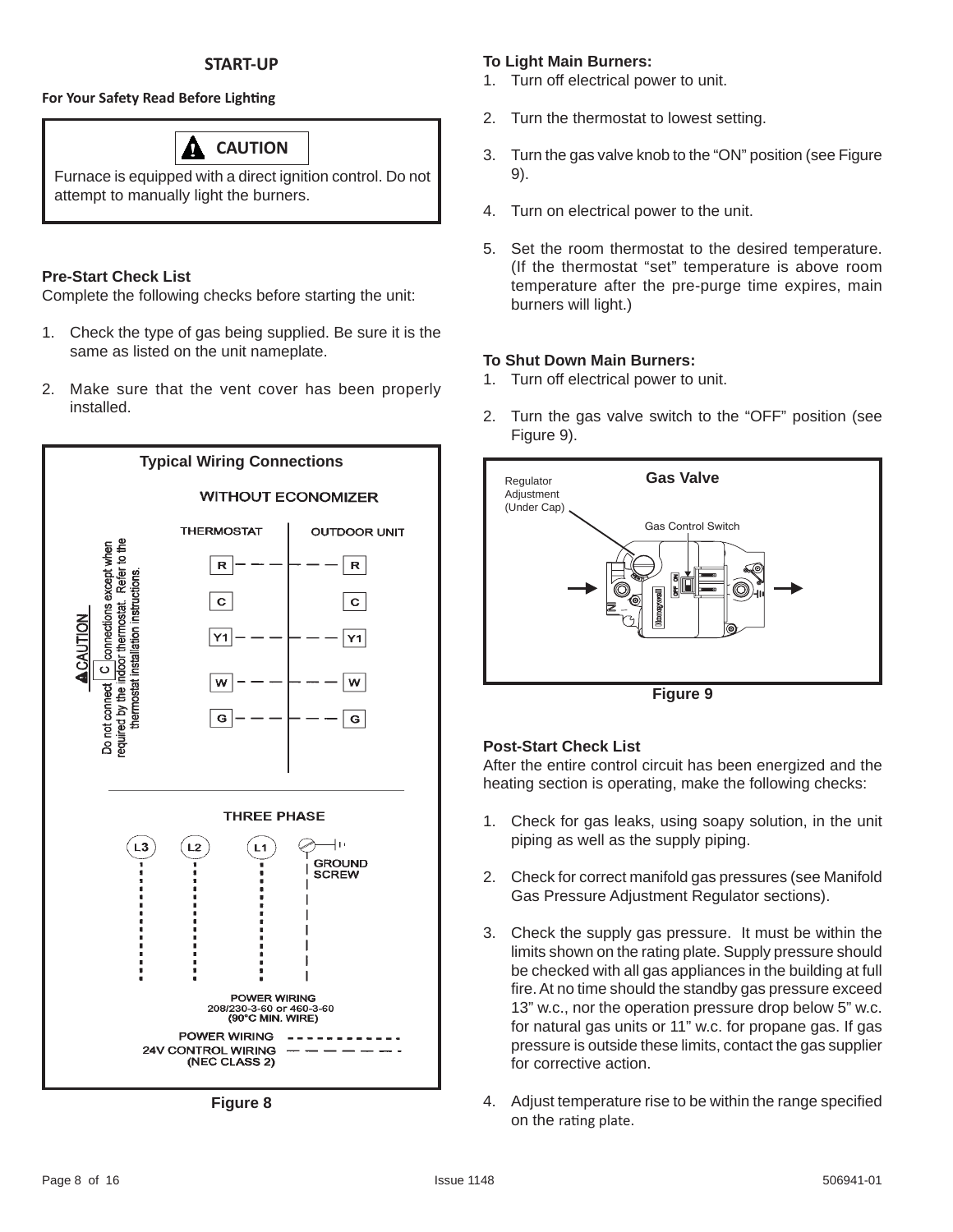#### **Manifold Gas Pressure Adjustment Regulator – Natural Gas**

*For purpose of input adjustment, the minimum permissible gas supply pressure is 5" w.c. for natural gas.*

Gas input must never exceed the input capacity shown on the rating plate. **The furnace is equipped for natural gas rated inputs with manifold pressure of 3.5" w.c.**

The manifold pressure can be measured by shutting off the gas, removing the pipe plug in the downstream side of the gas valve, and connecting a water manometer or gauge. **Under no circumstances should the fi nal manifold pressure vary more than 0.3" w.c. from the**  above specified pressures. To adjust the regulator, turn the adjusting screw on the regulator clockwise to increase pressure and input or counterclockwise to decrease pressure and input. See Figure 9 to assist in locating the regulator on the gas valve.

Check the furnace rate by observing the gas meter, making sure all other gas appliances are turned off. The test hand on the meter should be timed for at least one revolution, noting the number of seconds per revolution. The heating value of the gas can be obtained from the local utility.

#### $B\text{TU/HR}$  =  $\frac{\text{Cubic Feet Per Revolution}}{\text{\#} \text{ seconds Per Revolution}}$  x 3600 x **# Seconds Per Revolution Heating Value**

**Example:** *The heating value of the gas is 1053 BTU/cubic foot. By actual measurement, it takes 38 seconds for the hand on the 1-cubic foot dial to make a revolution with a 100,000 BTU/HR furnace running. The result is 99,750 BTU/HR, which is close to the 100,000 BTU/HR rating of the furnace.*

#### **Manifold Gas Pressure Adjustment Regulator –**  *LPG/Propane Gas*

LPG/propane units require a regulator, and a regulator on the LPG/propane tank is also required.

#### **For purpose of input adjustment, the minimum permissible gas supply pressure (inlet side of gas valve) is 11" w.c. for LPG/propane.**

If at any time ignition is slow and burner does not seem to be operating correctly, check manifold pressure (outlet side of the gas valve). **It should be 10" to 10.5" w.c. pressure for LPG/propane.**

#### **The furnace is designed to obtain rated input at 10" w.c. manifold pressure for propane.**

#### **To check this pressure:**

- 1. Turn off gas valve.
- 2. Remove plug on valve marked "OUTLET PRESSURE."
- 3. Install a water manometer.
- 4. Turn on gas valve and initiate a call for heat. If manifold pressure must be adjusted, remove cap from pressure regulator and turn adjustment screw clockwise to increase pressure or counterclockwise to reduce pressure.
- 5. After checking pressure, turn gas off, remove manometer fitting, and replace pipe plug and regulator cap.
- 6. Put furnace in operation and check plug for leaks using soapy solution.

### **Burner and Burner Orifice Instructions**

To check or change burners or burner orifices:

- 1. **Close the main manual gas shutoff valve and turn off all power to unit.**
- 2. Remove the burner access panel.
- 3. Disconnect the union in the gas supply line upstream of the gas valve and downstream of the manual shutoff valve.
- 4. Label wires going to the gas valve, then disconnect the wires.
- 5. To change orifices:

 a. Remove 4 screws that fasten the manifold to the burner box assembly and remove the manifold.

 b. Remove the orifices, then install replacement orifices.

 c. To reassemble: Reverse above steps, making sure orifices are inserted into the orifice holders on the back end of the burners, and that burners are level and centered on each burner opening in the vest panel.

6. To remove or service burners:

 a. Label and disconnect the wires to the rollout switch and disconnect the igniter and flame sensor leads at the ignition control.

 b. Remove the 4 screws that secure the burner box assembly to the vest panel and remove the assembly from the unit.

 c. Remove the 6 screws that fasten the burner rack and bottom shield assembly to the burner box. Burners are now accessible for removal.

d. To Reassemble: Reverse above steps.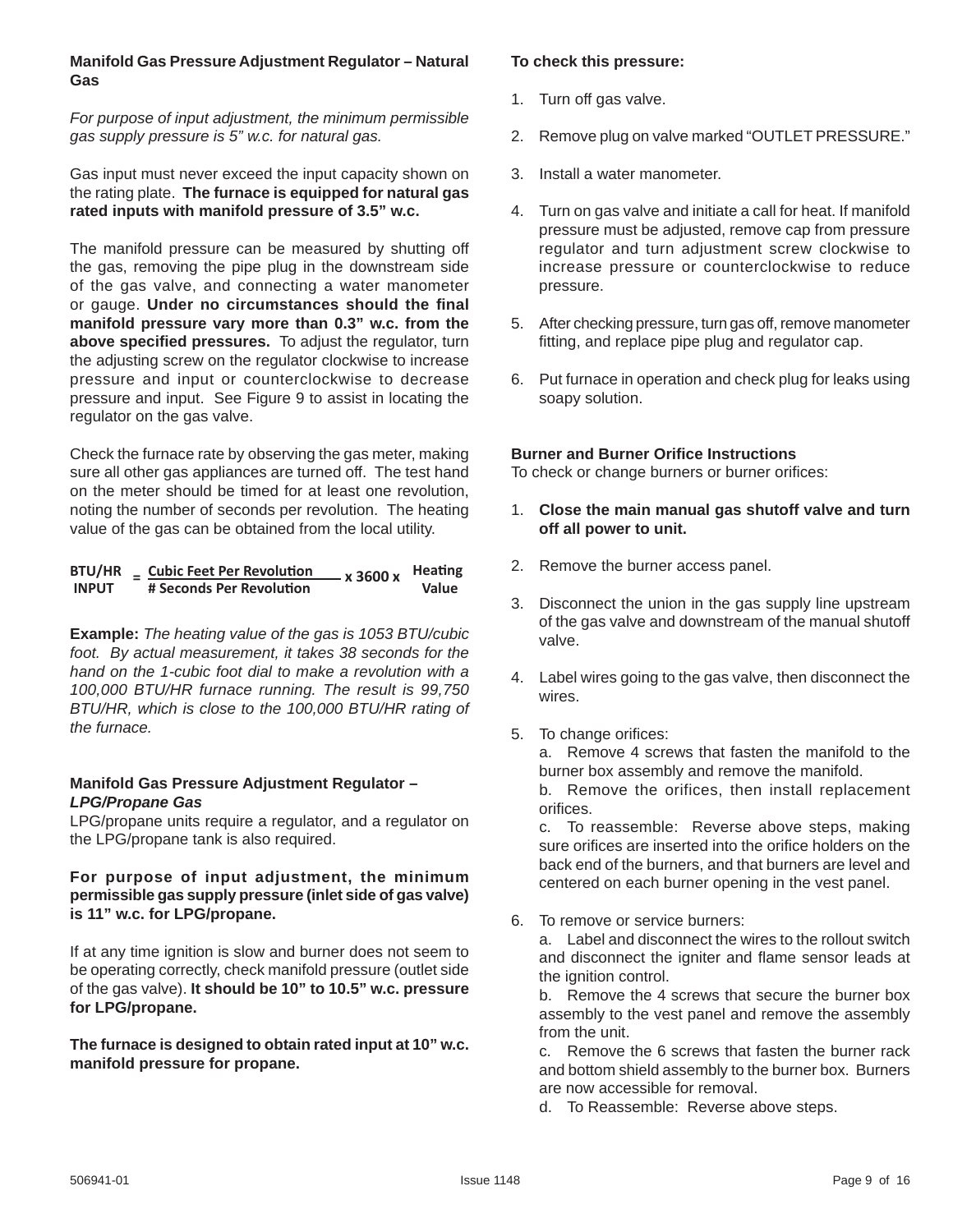- 7. After reassembly of all parts is complete and all wires are reconnected, open the main manual gas shutoff valve; check for and correct any gas leaks. Turn electrical power on, initiate a call for heat, and check for proper burner operation.
- 8. Install burner access panel.

#### **Heat Anticipator**

*The heat anticipator setting is 0.75 amp.* It is important that the anticipator setpoint be correct. Too high of a setting will result in longer heat cycles and a greater temperature swing in the conditioned space. Reducing the value below the correct setpoint will give shorter "ON" cycles and may result in the lowering of the temperature within the conditioned space.

## **OPERATION**

#### **Cooling System**

The cooling system is a complete factory package utilizing an air-cooled condenser and is factory-charged with HFC-R-410A. The compressor is hermetically sealed and base mounted with rubber-insulated hold-down bolts.

#### *Cooling Sequence of Operation*

When the thermostat calls for cooling, R is closed to G and Y (see the wiring diagram found on page 13). This action completes the low voltage control circuit, energizing the compressor, condenser fan motor, and blower motor.

Unit compressors have internal protection. In the event there is an abnormal rise in the temperature of the compressor, the protector will open and cause the compressor to stop.

#### *Blower Delay – Cooling*

In cooling mode, the circulating air blower operation is delayed for five (5) seconds after the compressor starts. The blower continues to operate for 60 seconds after the compressor is de-energized. The feature is a function of the blower motor itself and cannot be changed.

**NOTE:** *There is no blower OFF delay when there is only a call for G (fan only).*

#### **Cooling System Performance**

This equipment is a self contained, factory optimized refrigerant system, and should require no adjustments when properly installed. If however, unit performance is questioned, perform the following checks.

Insure unit is installed per manufacturer's instructions and that line voltage and air flows are correct. Refer to Table 2 for proper superheat or subcooling values. Check superheat settings by measuring presure at the suction line service port. For TXV systems, measure pressure at the liquid service port. Take line temperature within 2 inches of service port connection to its main tube. If unit superheat/subcooling varies by more than table allowance, check internal seals, service panels and duct work for air leaks, as well as restrictions and blower speed settings. If unit performance remains quetionable, remove charge, evacuate to 500 Microns, and weigh in refrigerant to name plate charge. It is critical that the exact charge is re-installed. Failure to comply will compromise system performance. If unit performance is still questionable, check for refrigerant related problems such as, blocked coil or circuits, malfunctioning metering devices or other system components.

| <b>Suction Superheat</b> |                                                                                             |  |  |  |
|--------------------------|---------------------------------------------------------------------------------------------|--|--|--|
| Outdoor<br>Unit Model    | <b>Suction Superheat</b><br>$+/- 3^{\circ}$ @ ARI<br>Conditions 82° OD<br>80° IDDB/67° IDWB |  |  |  |
| RGE13(*)24               | 21°                                                                                         |  |  |  |
| RGE13(*)30               | $19^{\circ}$                                                                                |  |  |  |
| RGE13(*)36               | 17°                                                                                         |  |  |  |
| RGE13(*)42               | $20^{\circ}$                                                                                |  |  |  |
| RGE13(*)48               | $15^{\circ}$                                                                                |  |  |  |
| RGE13(*)60               | $15^{\circ}$                                                                                |  |  |  |
|                          | * This letter will vary according to furnace series.                                        |  |  |  |

**Table 2**

#### **Continuous Blower**

With the proper thermostat and sub-base, continuous blower operation is possible by closing the R to G circuit.

#### *Heating Sequence of Operation*

The following sequence describes the operation of the gas heat section.

1. A call for heat from the room thermostat starts the combustion air blower and the circulating air blower.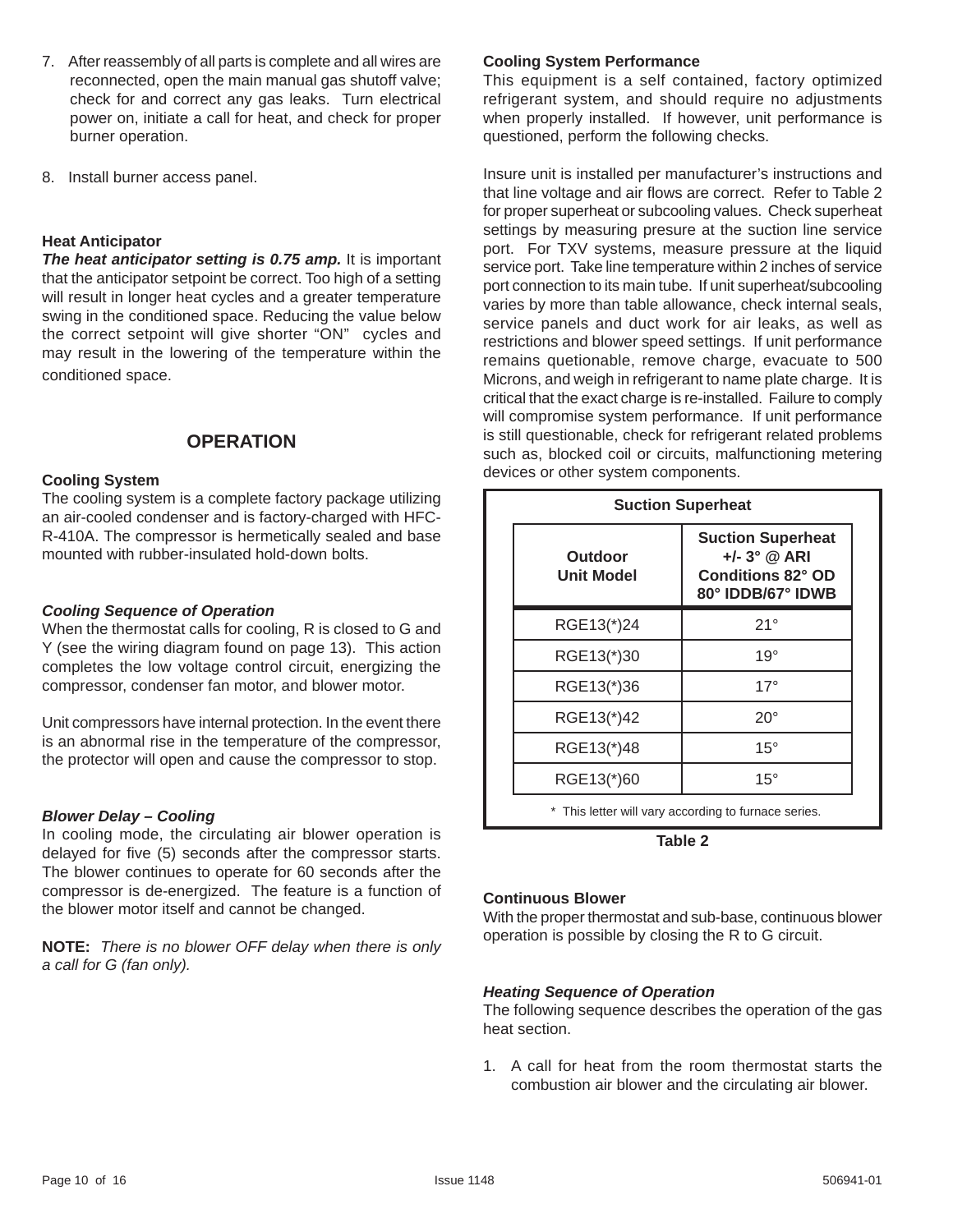- 2. When the speed of the combustion air blower reaches proper RPM, the pressure switch closes, initiating a pre-purge period (30 seconds nominal).
- 3. When the pre-purge period has expired, the ignition control energizes the main gas valve and spark electrode for a period of 10 seconds.
- 4. If the flame sensor does not sense that a flame has been established in the 10-second interval, then the ignition control will de-energize the gas valve, and begins a 30 second interpurge period, then initiates another trial for ignition.
- 5. The ignition control is designed to repeat this "trial for ignition" a total of three times. If, at the end of the third trial, flame still has not been established, then the ignition control will try to light again 1 hour later. The 1-hour retry is indefinite. The ignition control can be reset by interrupting the unit power or the thermostat circuit.
- 6. When the thermostat is satisfied, the combustion air blower and gas valve are de-energized. The circulation air blower will continue to run for a short period after the furnace is shut down.

# *Blower OFF Delay – Heating*

The circulating air blower "OFF" delay is 120 seconds after shutting down the burners. This delay is not adjustable.

#### **Safety Controls**

The control circuit includes the following safety controls:

**Limit Control** This control is located inside the heating compartment and is designed to open at abnormally high circulating air temperatures. It resets automatically. The limit control operates when a high temperature condition, caused by inadequate airflow, occurs. This closes the main gas valve.

**Pressure Switch** If the combustion air blower should fail, the pressure switch prevents the spark electrode and gas valve from being energized.

**Flame Sensor** If the ignition control does not receive a signal from the flame sensor indicating that the burners have established flame, the gas valve closes after the 10-second trial for ignition period.

*Rollout Switch*The switch is located on the left side of burner box. In the event of a sustained main burner rollout, the rollout switch shuts off the ignition control and closes the main gas valve. To reset, push the button on top of the switch.

*Auxiliary Limit*This control is located in the side of the circulation air blower housing. The switch opens and shuts off the blower/ignition control and closes the main gas valve should the circulation blower fail to operate. This control resets automatically.

# **High Altitude**

The input rate shown on the rating plate is for elevations up to 2000 feet. For elevations from 2001 to 4500 feet, the input rate is reduced by 5%. For elevations above 4501 feet, refer to the National Fuel Gas Code Z223.1 (latest edition) or the Canadian Installation Codes CAN/CGA-B149.1 & B149.2 for further details.

#### **Secure Owner's Approval**

When the system is functioning properly, secure the owner's approval. Show the owner the location of all disconnect switches and the thermostat. Instruct the owner on how to start and stop the unit and how to adjust temperature settings within the limitations of the system.

#### **MAINTENANCE**

Periodic inspection and maintenance normally consists of changing or cleaning the filters and cleaning the outdoor coil. On occasion, other components of the furnace may also require cleaning.



Shut off all electrical power to the unit before conducting any maintenance procedures. Failure to do so could cause personal injury.

#### **Filters**

Filters are not supplied with the unit. Inspect once a month. Replace disposable or clean permanent type as necessary. **Do not replace permanent type with disposable.**

#### **Motors**

Indoor and outdoor fan and vent motors are permanently lubricated and require no maintenance.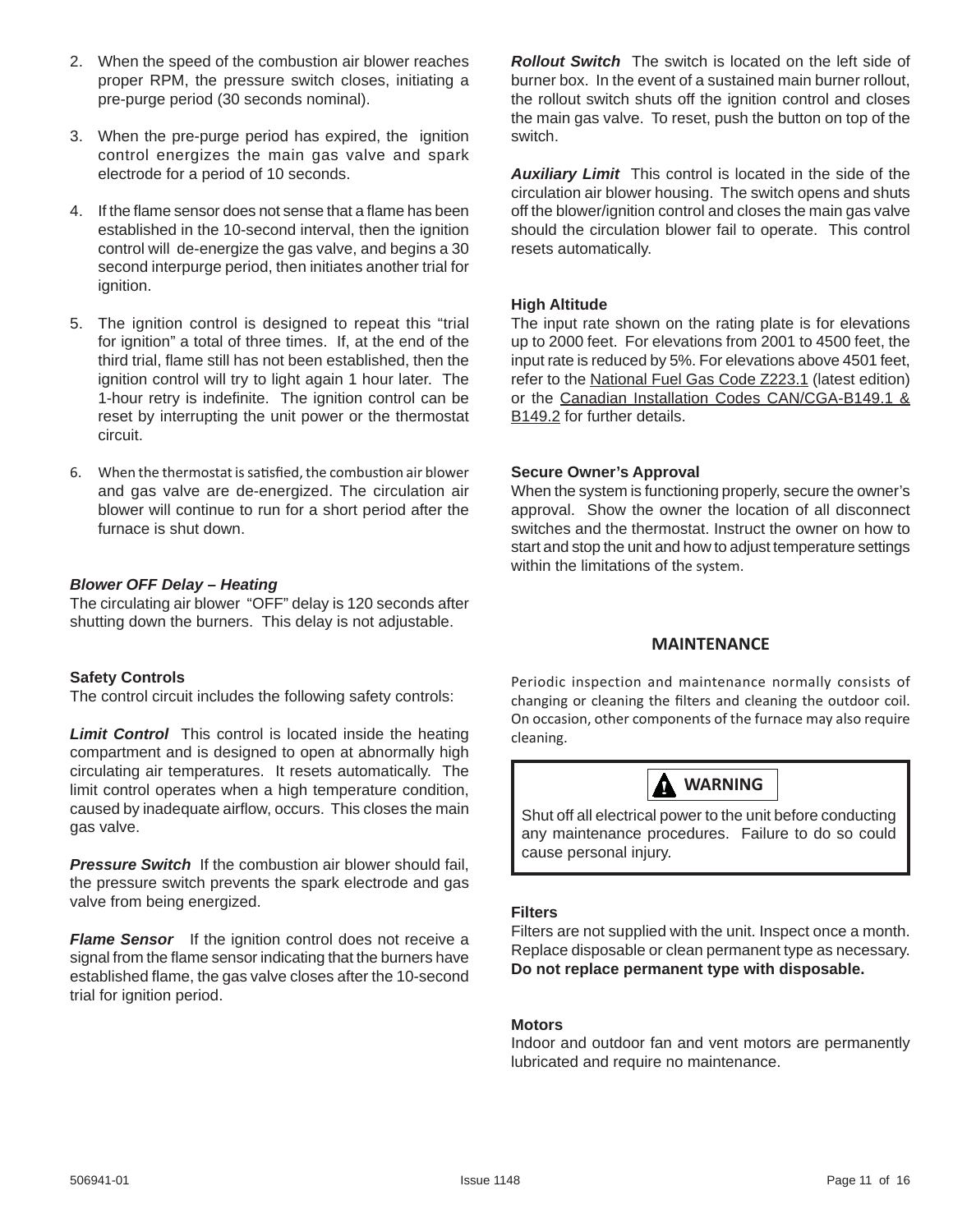#### **Outdoor Coil**

Dirt and debris should not be allowed to accumulate on the outdoor coil surface or other parts in the air circuit. Cleaning should be as often as necessary to keep coil clean. Use a brush, vacuum cleaner attachment, or other suitable means. If water is used to clean the coil, be sure the power to unit is shut off prior to cleaning. **Care should be used when cleaning the coil so that the coil fi ns are not damaged.**

**Do not permit the hot condenser air discharge to be obstructed by overhanging structures or shrubs.**

#### **Burners**

To clean the burners, first remove them from the furnace as explained in Burner Instructions on page 9. Vacuum and/ or brush as required.

#### **Vent Outlet**

Visually inspect vent outlet periodically to make sure that there is no buildup of soot or dirt. If necessary, clean to maintain adequate opening to discharge flue products.

#### **Heat Exchanger**

With proper combustion adjustment, the heat exchanger of a gas-fired furnace will seldom need cleaning. Sooting of a gas appliance is highly irregular and once cleaned, the cause of the sooting must be determined. If the heat exchanger should become sooted, it can be cleaned as follows:

- 1. Remove the burner assembly as outlined in Burner Instructions on page 9.
- 2. Remove the combustion blower.
- 3. At the bottom of the heating section, remove the screws holding the flue collector box. Carefully remove the flue collector box without ripping the adjacent insulation.
- 4. Using a wire brush on a flexible wand, brush out the inside of each heat exchanger from the burner inlet and flue outlet ends.
- 5. Run the wire brush down the heat exchanger tubes from the burner end.
- 6. Brush out the inside of the flue collector box.
- 7. Clean the combustion air blower wheel and housing. Run the wire brush down the flue extension at the outlet of the vent housing.
- 8. After brushing is complete, blow all brushed areas with air. Vacuum as needed.
- 9. Replace parts in the reverse order they were removed in Steps 1 through 3.
- 10. When replacing the flue collector box, be careful so as not to tear the adjoining insulation.
- 11. Assure that all joints on the vent side of the combustion system are air tight. Apply a high temperature (+500°F) sealing compound where needed.

#### **CONTROL SYSTEM DIAGNOSTICS**

| <b>Fault Codes</b> |                                                        |                                                                                                              |  |  |
|--------------------|--------------------------------------------------------|--------------------------------------------------------------------------------------------------------------|--|--|
| <b>LED Status</b>  | <b>Flashing Rate</b>                                   | Fault<br><b>Description</b>                                                                                  |  |  |
| Slow Flash         | One flash<br>per second                                | Normal operaton:<br>No call for heat                                                                         |  |  |
| Fast Flash         | Two flashes<br>per second                              | Normal operation:<br>Call for heat                                                                           |  |  |
| 2 Flash            | Two flashes<br>in second with<br>1-second pause        | System lockout:<br>Failed to detect<br>or sustain flame                                                      |  |  |
| 3 Flash            | Three flashes in<br>1.5 seconds with<br>1-second pause | Pressure switch<br>senses incorrect<br>pressure or auxiliary<br>limit is open, or gas<br>valve coil is open. |  |  |
| 4 Flash            | Four flashes in<br>2 seconds with<br>1-second pause    | High limit or<br>rollout switch<br>open                                                                      |  |  |
| 5 Flash            | Five flashes in<br>2.5 seconds with<br>1-second pause  | Flame sensed<br>and gas valve<br>not energized                                                               |  |  |
| Steady             |                                                        | Internal failure:<br>Micro-controller<br>failure; self-check                                                 |  |  |

**Table 3**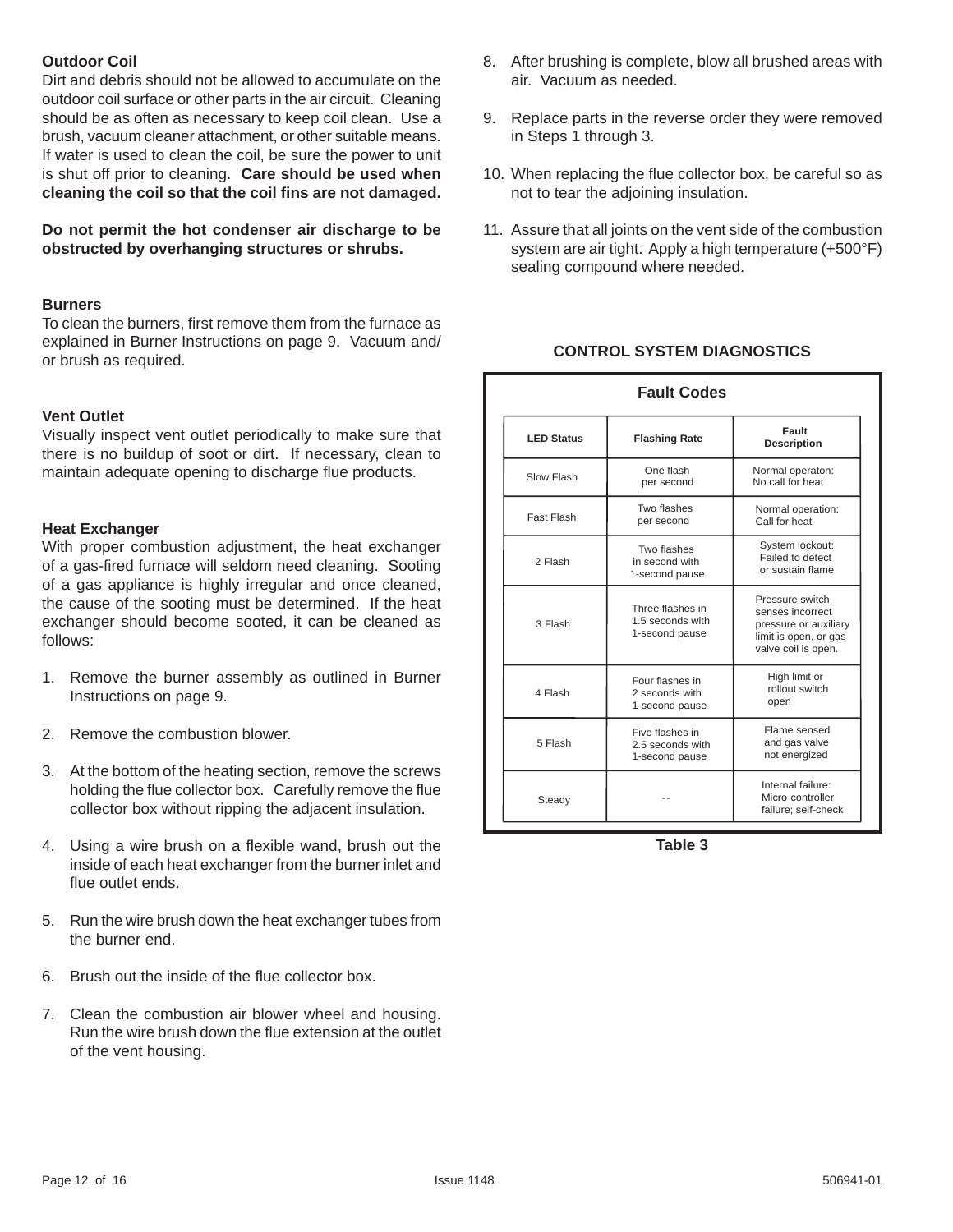

**Figure 10**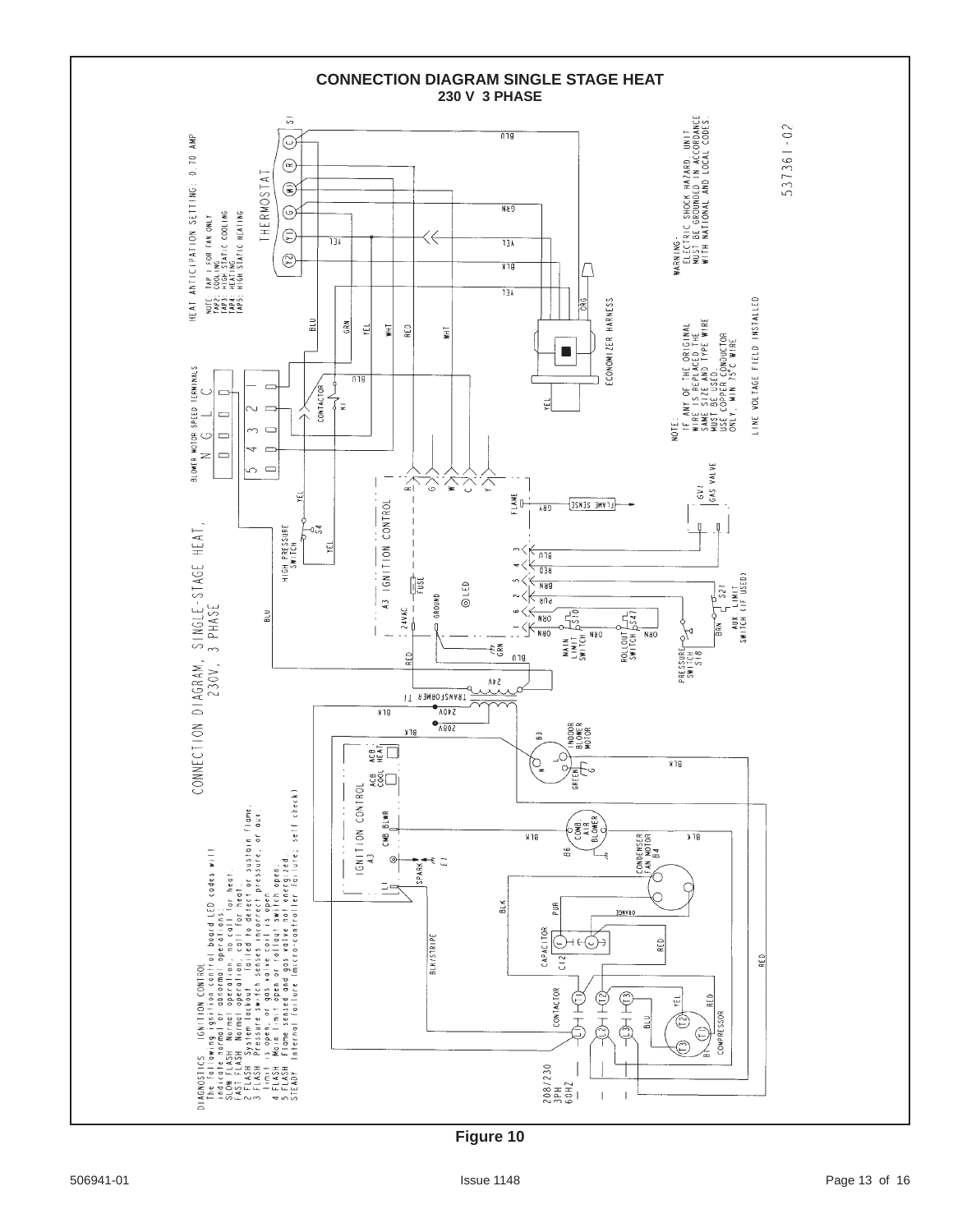

**Figure 11**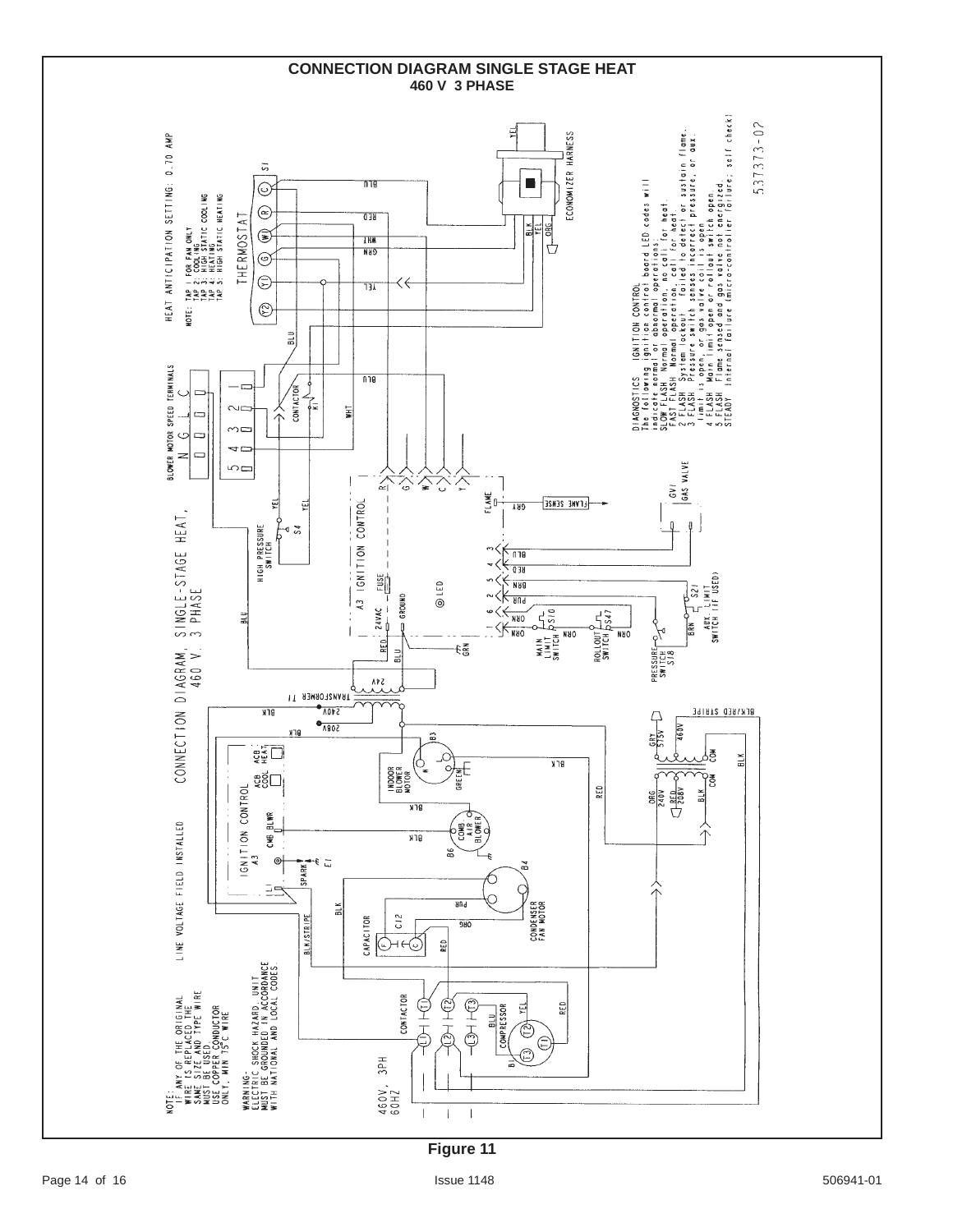| INTAIN YOUR EQUIPMENT WILL VOID THIS WARRANTY.                                   | In the event that a component covered by this warranty is no longer available, the<br>period will be deemed to begin six (6) months after the date of manufac-<br>manufacturer will, at its option, provide a free suitable substitute component or<br>allow the owner to purchase an equivalent new unit at a reduced price of 20 per-<br>All repairs of covered components must be made with authorized service<br>NOTE - If the date of original installation cannot be verified, the warranty<br>cent of the list price in effect on the date of the failure. The owner must pay ship-<br>cabinet pieces, air filters, driers, refrigerant, belts, wiring, fuses and unit<br>This new unit must be properly installed, operated and maintained by a licensed professional installer (or equivalent) or service agency in accordance with the unit installation, operation and maintenance instructions prov<br>with each unit. Failure to provide maintenance per the manufacturer's instruc-<br>tions will void this warranty. The owner may be asked to provide written docu-<br>mentation of annual and other periodic preventive maintenance.<br>The following components are not protected by this warranty: cabinets,<br>parts by a licensed professional service contractor (or equivalent).<br>LD24 (Aluminized - All applications) -- Two (2) years.<br>LD24 (Stainless -- All applications) -- Five (5) years.<br><b>Compressors:</b> 4SCU13LC, 4SHP13LC -- Five (5) years.<br>TSA, TPA -- Five (5) years.<br>KCA, KGA, KHA, TCA, TGA, THA -- Five (5) years.<br>RGE13, RHP13, RCE13 -- Five (5) years.<br>LG14 (All applications) -- Five (5) years.<br>ping charges and all other costs of warranty service.<br>LG14 -- Three (3) years.<br>EXCLUDED COMPONENTS<br><b>COMPONENT AVAILABILITY</b><br>CARE OF EQUIPMENT<br>accessories.<br>REPAIRS<br><b>Burners:</b><br>ture. |               |
|----------------------------------------------------------------------------------|----------------------------------------------------------------------------------------------------------------------------------------------------------------------------------------------------------------------------------------------------------------------------------------------------------------------------------------------------------------------------------------------------------------------------------------------------------------------------------------------------------------------------------------------------------------------------------------------------------------------------------------------------------------------------------------------------------------------------------------------------------------------------------------------------------------------------------------------------------------------------------------------------------------------------------------------------------------------------------------------------------------------------------------------------------------------------------------------------------------------------------------------------------------------------------------------------------------------------------------------------------------------------------------------------------------------------------------------------------------------------------------------------------------------------------------------------------------------------------------------------------------------------------------------------------------------------------------------------------------------------------------------------------------------------------------------------------------------------------------------------------------------------------------------------------------------------------------------------------------------------------------------|---------------|
| EQUIPMENT LIMITED WARRANTY<br>APPLIES IN U.S.A. AND CANADA ONLY<br>FAILURE TO MA | erage begins with the date of<br>manufacturer for a period of one (1) year from the date of the original unit<br>The following heating and cooling equipment is covered by the Limited<br>The covered equipment and covered components are warranted by the<br>turer's recommendations. If, during this period, a covered component fails<br>because of a manufacturing defect, the manufacturer will provide a free<br>replacement part to the owner. The owner must pay shipping charges and<br>This limited warranty provides extended coverage on the components<br>the original unit installation and represents the total warranty period for the<br>installation, when installed and operated in accordance with the manufac-<br>TGA, THA, RGE13, RHP13, RCE13.<br>Unit/Duct Heaters: LD24 (all units), LF24 and TUA (100,000 to 400,000 btuh units).<br>LF24 and TUA (Stainless -- All applications) -- Fifteen (15) years.<br>Il applications) -- Fifteen (15) years.<br>KGA and TGA (Aluminized -- All applications) -- Ten (10) years.<br>LF24 and TUA (Aluminized -- All applications) -- Ten (10) years.<br>ONE (1) YEAR COVERAGE -- ALL APPLICATIONS<br>-- Ten (10) years.<br>Electric Heat Sections: AECB29, ECH16, EH17, ECH24<br>outlined below. The extended warranty cov<br>KGA and TGA (Stainless -- Al<br>RGE13, RHP13 and RCE13<br>Packaged Equipment: KCA, KGA, KHA, TCA,<br>Air Handlers: ACBX32, CB17, CBH17, TAA.<br>Condensing Units: 4SCU13LC, TSA<br>all other costs of warranty service.<br>Heat Pumps: 4SHP13LC, TPA.<br>EXTENDED COVERAGE<br>COVERED EQUIPMENT<br>Evaporator Coils: C17<br>Oil Furnaces: LG14.<br>specific component.<br>Heat Exchangers:<br>Warranty:                                                                                                                                                                                       |               |
| 506941-01                                                                        | Issue 1148                                                                                                                                                                                                                                                                                                                                                                                                                                                                                                                                                                                                                                                                                                                                                                                                                                                                                                                                                                                                                                                                                                                                                                                                                                                                                                                                                                                                                                                                                                                                                                                                                                                                                                                                                                                                                                                                                   | Page 15 of 16 |